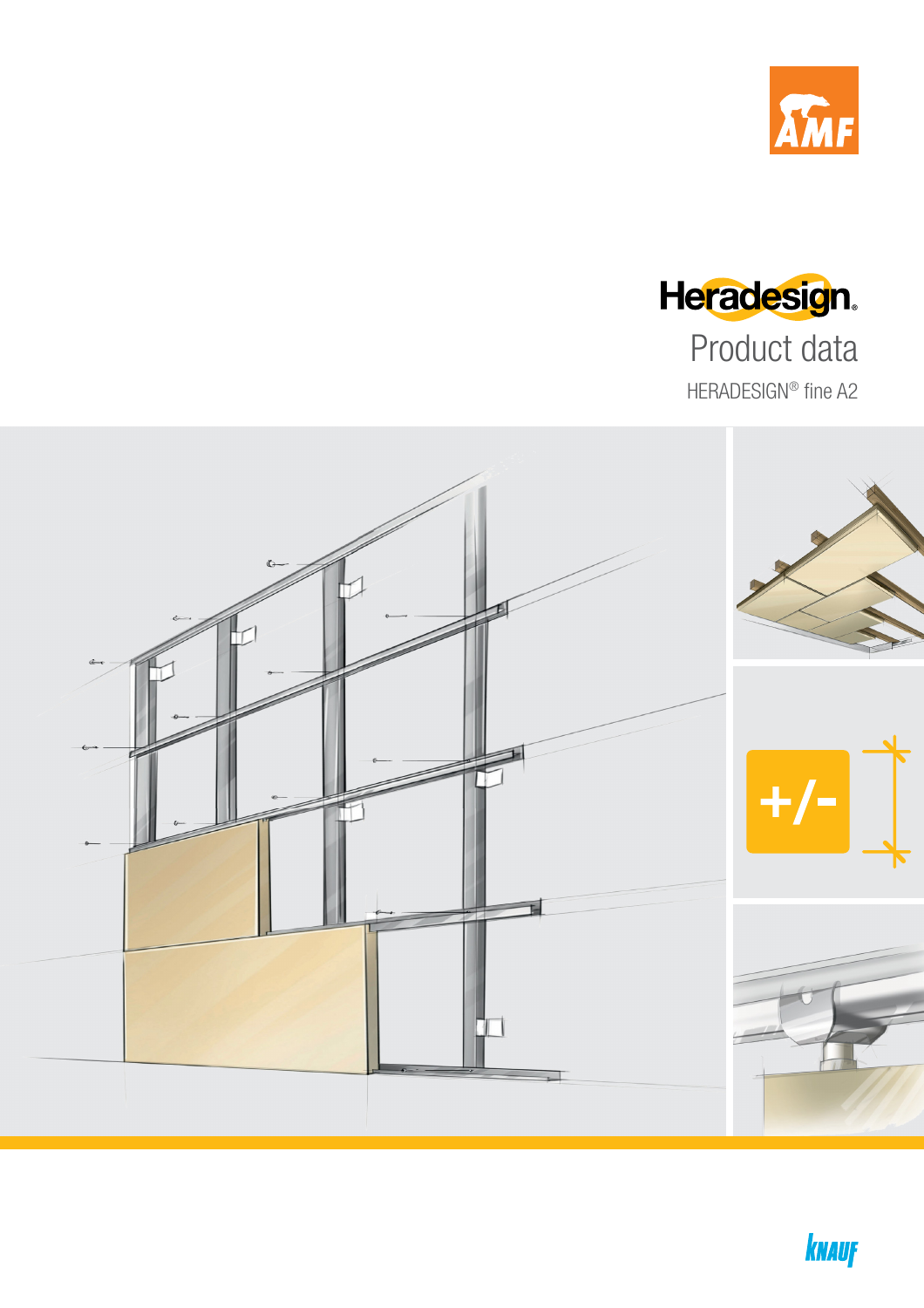### Product data

### HERADESIGN<sup>®</sup> fine A2

Single layer layer, non-flammable, magnesite bonded wood wool acoustic panel (fibre width 2 mm). Characteristic surface structure, building biology recommended.

### Colour variants

The natural characteristic structure of the wood wool is ideally suitable as a surface for creative colour schemes. An almost unlimited range of colours is available - almost any colour from popular colour systems such as RAL, NCS, may be selected.

| Nominal dimensions [mm]                               | 600 x 600, 625 x625,<br>1200 x 600, 1250 x 625 |    |  |  |  |  |  |  |  |
|-------------------------------------------------------|------------------------------------------------|----|--|--|--|--|--|--|--|
| Thickness [mm]                                        | 15                                             | 25 |  |  |  |  |  |  |  |
| Weight [kg/m <sup>2</sup> ]<br>13.0<br>19.0           |                                                |    |  |  |  |  |  |  |  |
| Sound absorption value $\alpha_{\mu}$ up to 0.75      |                                                |    |  |  |  |  |  |  |  |
| Reaction to fire as per EN 13501-1: A2-s1, d0         |                                                |    |  |  |  |  |  |  |  |
| Designation code:<br>WW-EN 13168-L4-W2-T2-S2-P2-Cl3   |                                                |    |  |  |  |  |  |  |  |
| General Building Authority Approval: Z-23.15-1562     |                                                |    |  |  |  |  |  |  |  |
| Declaration of performance under www.knaufamf-dop.com |                                                |    |  |  |  |  |  |  |  |

| White<br>similar to RAL 9010 | beige<br>Natural tone 13 | Pastel colours | Solid colours | Metallic colours | Special colours |
|------------------------------|--------------------------|----------------|---------------|------------------|-----------------|
|                              |                          |                |               |                  |                 |

### Areas of application

As decorative and acoustically effective sub-ceiling and wall cladding for use in interior rooms and roofed outdoor areas, which are not exposed to direct environmental influences such as rain or pollutants.

### Limitations of use

- Maximum span 625 mm!
- Suitable for rooms with a constant humidity of up to 90%. For applications where there is a constant humidity in excess of 80% construction physics advice is recommended!
- Not suitable for installation with adhesives!

### Installation

Installation of HERADESIGN® acoustic panels is part of the interior fitting of the building and must only be carried out under conditions of controlled humidity and temperature. All building activities which create dust must be completed before the start of installation. Store the panels flat and protect against moisture and dirt. The packaging does not protect the products against rain! Also note the relevant application, installation and storage guidelines for HERADESIGN® acoustic panels.

### Special information

- Deviations in colour from the edge colour and colour perception are possible due to the rough surface of the fibres or the surface of the panel.
- Manufacturing tolerances in nominal dimensions: L4, W2, T2:  $\pm$  1 mm, for lengths > 1250 mm L4:  $\pm$  2 mm
- A foil (thickness < 30 µm) is recommended for trickle protection for mineral wool linings.
- Max. changes in dimension in standard climate 23° C/50 % rel. humidity: ±1 ‰



This product information corresponds to the present state of development of our products and become invalid on the publication of a new version. Always make sure that you use the latest version of this information. The suitability of the product is not binding for special individual cases. Warranties and liability for deliveries are governed by our General Terms of Business. All data are included without warranty. Version 12/2016 - JB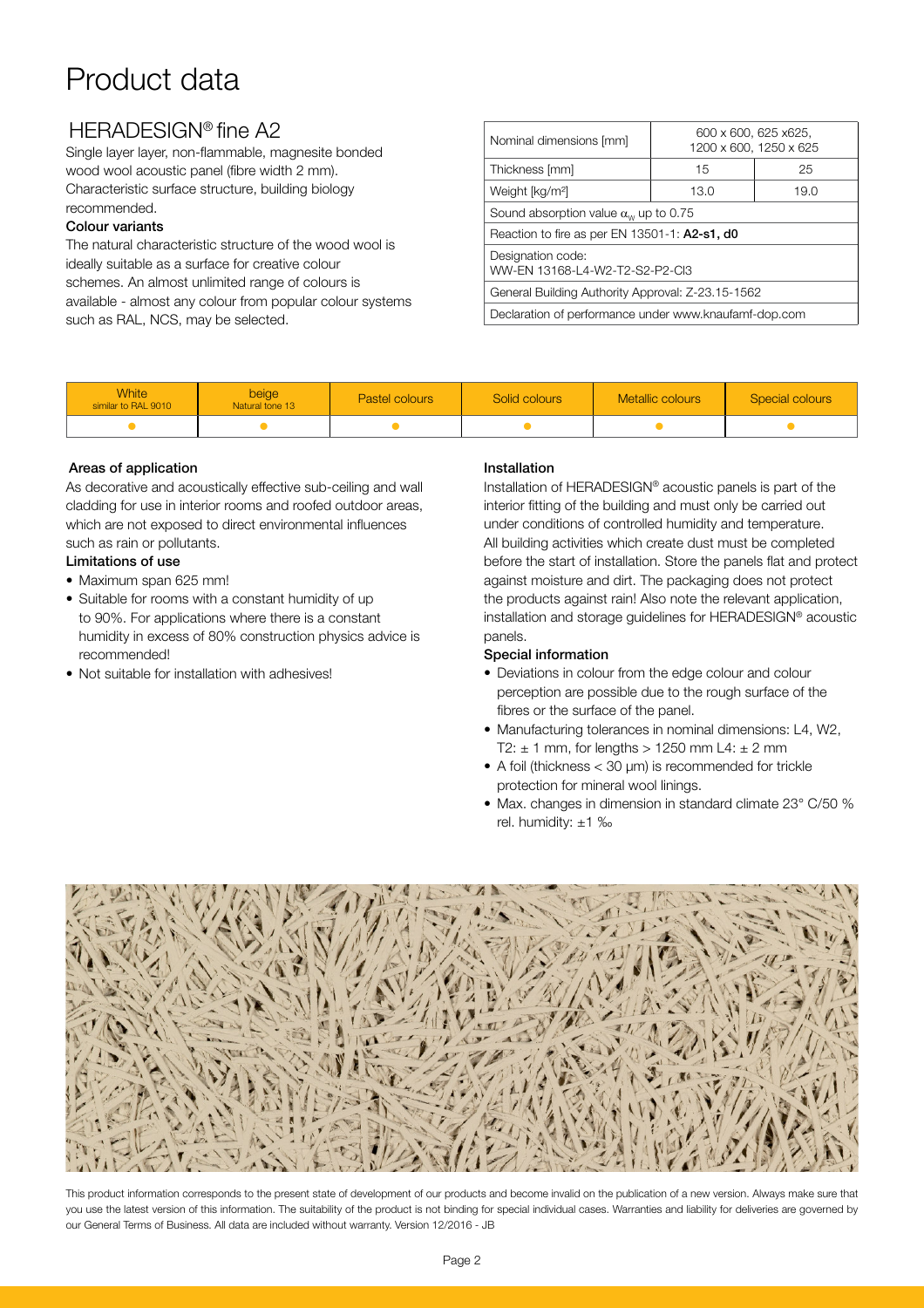## Overview of test reports

### Ball impact resistant ceiling panelling according to DIN 18 032 / Teil 3 or EN 13964 Annex D

| Construction | Product                                                              | Substructure                |                 | Center distance<br>support profile | <b>Installation</b>             | Fastening                                    | Test report No.                                |  |  |  |
|--------------|----------------------------------------------------------------------|-----------------------------|-----------------|------------------------------------|---------------------------------|----------------------------------------------|------------------------------------------------|--|--|--|
|              | <b>HERADESIGN®</b> fine A2<br>Thickness: 25 mm<br>Format: 1200 x 600 | CD sections<br>60x27x0.6 mm | Double<br>layer | $\leq 600$ mm                      | Transverse to<br>substructure   | HERADESIGN <sup>®</sup> screw<br>9 pcs/panel | 902 7254 000/7/Sc/Whr<br><b>MPA Stuttgart</b>  |  |  |  |
|              | <b>HERADESIGN®</b> fine A2<br>Thickness: 25 mm<br>Format: 1200 x 600 | Wooden battens<br>60x30 mm  | Double<br>layer | $\leq 600$ mm                      | Transverse to<br>substructure   | HERADESIGN <sup>®</sup> screw<br>9 pcs/panel | 902 7254 000/6 /Sc/Whr<br><b>MPA Stuttgart</b> |  |  |  |
|              | <b>HERADESIGN®</b> fine A2<br>Thickness: 25 mm<br>Format: 1200 x 600 | CD sections<br>60x27x0.6 mm | Single layer    | $\leq 600$ mm                      | Transverse to I<br>substructure | HERADESIGN® screw<br>9 pcs/panel             | 902 9567 000/2/Sc/Whr<br><b>MPA Stuttgart</b>  |  |  |  |

### Ball impact resistant wall panelling according to DIN 18 032 / Teil 3

| <b>Construction</b> | Product                                                              | <b>Substructure</b>                                      |              | Center distance<br>support profile | <b>Installation</b>           | Fastening                                    | Test report No.                                |  |  |  |
|---------------------|----------------------------------------------------------------------|----------------------------------------------------------|--------------|------------------------------------|-------------------------------|----------------------------------------------|------------------------------------------------|--|--|--|
|                     | <b>HERADESIGN®</b> fine A2<br>Thickness: 25 mm<br>Format: 1200 x 600 | Wooden battens <br>Double layer <sup> </sup><br>60x30 mm |              | $\leq 300$ mm                      | Transverse to<br>substructure | HERADESIGN <sup>®</sup> screw<br>9 pcs/panel | 902 7763 000/15/Sc/Whr<br><b>MPA Stuttgart</b> |  |  |  |
|                     | <b>HERADESIGN®</b> fine A2<br>Thickness: 25 mm<br>Format: 1200 x 600 | CD sections<br>60x27x0.6 mm                              | Double layer | $\leq 300$ mm                      | Transverse to<br>substructure | HERADESIGN <sup>®</sup> screw<br>9 pcs/panel | 902 9567 000/07/Sc/Whr<br><b>MPA Stuttgart</b> |  |  |  |
|                     | <b>HERADESIGN®</b> fine A2<br>Thickness: 25 mm<br>Format: 1200 x 600 | CD sections<br>60x27x0.6 mm                              | Single layer | $\leq 300$ mm                      | Transverse to<br>substructure | HERADESIGN <sup>®</sup> screw<br>9 pcs/panel | 902 7254 000/01/Sc/Whr<br><b>MPA Stuttgart</b> |  |  |  |

### Sound absorption values

|                         | <b>Test specimen</b> |                                                                                          |            |                                              | Sound absorption coefficient a |      |      |                 |                                  |      |      |                                                                                                                       |      |                      |                                 |      |      |             |      |                                         |              |                  |             |                       |      |           |      |                              |      |                                  |              |
|-------------------------|----------------------|------------------------------------------------------------------------------------------|------------|----------------------------------------------|--------------------------------|------|------|-----------------|----------------------------------|------|------|-----------------------------------------------------------------------------------------------------------------------|------|----------------------|---------------------------------|------|------|-------------|------|-----------------------------------------|--------------|------------------|-------------|-----------------------|------|-----------|------|------------------------------|------|----------------------------------|--------------|
| Panel type              |                      | <b>HERADESIGN®</b><br>Frequencies [Hz], as<br>TKH <sup>1</sup><br><b>Acoustic lining</b> |            |                                              |                                |      |      |                 |                                  |      |      |                                                                                                                       |      | Frequencies [Hz], ap |                                 |      |      |             |      |                                         | entire range |                  |             |                       |      |           |      |                              |      |                                  |              |
|                         | Thickness [mm]       | [mm]                                                                                     | <b>Imm</b> | <b>Gross density</b><br>[kg/m <sup>3</sup> ] | 100                            | 125  |      | 200             | 250                              | 315  | 400  | 500                                                                                                                   | 630  | 800                  |                                 |      |      |             |      | 1000 1250 1600 2000 2500 3150 4000 5000 |              |                  | 125         | 250                   | 500  |           |      | 1000 2000 4000 NRC           |      | $\alpha$                         | <b>Class</b> |
| without acoustic lining |                      |                                                                                          |            |                                              |                                |      |      |                 |                                  |      |      |                                                                                                                       |      |                      |                                 |      |      |             |      |                                         |              |                  |             |                       |      |           |      |                              |      |                                  |              |
| HERADESIGN® fine A2     | 15                   | 15                                                                                       | $\Omega$   | $\overline{\phantom{a}}$                     | $0.04$ 0.04                    |      |      |                 |                                  |      |      | $0.05$ $\begin{bmatrix} 0.06 & 0.08 & 0.12 \end{bmatrix}$ 0.15 0.19 0.28 0.38 0.55 0.75 0.88 0.86 0.75 0.62 0.64 0.80 |      |                      |                                 |      |      |             |      |                                         |              |                  |             | $0.05$ 0.10 0.20 0.55 |      |           |      |                              |      | $0,85$ 0.70 0.40 0.30 (MH)       |              |
| HERADESIGN® fine A2     | 25                   | 25                                                                                       | $\Omega$   | $\cdots$                                     | 0.04                           | 0.06 |      |                 | $0.09$   $0.12$ 0.12 0.18   0.24 |      |      | 0.36                                                                                                                  | 0.51 | $0,72$ 0.93          |                                 | 1.03 | 0.93 | 0.75        |      | $0,65$ 0.68                             | 0,81         | 0.84             | 0,05        | 0.15                  | 0.35 | 0.90      | 0.75 | 0.80                         |      | $0,5500,40$ (MH)                 |              |
| HERADESIGN® fine A2     | 25                   | 65                                                                                       | $\Omega$   | $\sim$                                       | $\vert 0.04 \vert$             | 0.07 |      | $0.10$   $0.17$ |                                  |      |      | $0.23$ $0.38$ $0.53$ $0.70$ $0.76$                                                                                    |      | 0.69                 | $0,55$ 0.49 0.47                |      |      |             |      | $0,49$ 0.56 0.76 0.71                   |              | 0,68             | $0,05$ 0.25 |                       | 0.65 | 0.60      | 0.50 |                              |      | $0,70$ 0.50 0.50 (H)             |              |
| HERADESIGN® fine A2     | 25                   | 125                                                                                      |            | $\cdots$                                     | 0.11                           | 0.18 |      |                 | $0.25$ 0.41 0.64 0.84 0.86 0.85  |      |      |                                                                                                                       |      |                      | $0.73$ 0.67 0.58 0.56 0.59 0.66 |      |      |             |      | $0,79$ 0.74 0.70                        |              | $0,62$ 0.20 0.65 |             |                       | 0.80 | 0.60      |      | $0.70 \quad 0.70 \quad 0.70$ |      | 0.70                             |              |
| with acoustic lining    |                      |                                                                                          |            |                                              |                                |      |      |                 |                                  |      |      |                                                                                                                       |      |                      |                                 |      |      |             |      |                                         |              |                  |             |                       |      |           |      |                              |      |                                  |              |
| HERADESIGN® fine A2     | 15                   | 200                                                                                      | 40         | 50                                           | $0.36$ 0.56                    |      |      | $0.81$ 0.83     |                                  |      |      | $0.92$ $0.90$ $0.93$ $0.88$ $0.78$ $0.78$ $0.70$ $0.62$ $0.58$ $0.56$ $0.60$ $0.71$ $0.83$ $0.82$ $0.60$ $0.90$       |      |                      |                                 |      |      |             |      |                                         |              |                  |             |                       |      | 0,85 0,70 |      |                              |      | $0.60$ $0.80$ $0.75$ $0.70$ (L)  |              |
| HERADESIGN® fine A2     | 25                   | 65                                                                                       | 40         | 50                                           | 0.04                           | 0.20 |      | $0.33$ $0.57$   | 0.81                             | 1.09 | 1.04 | 0,88                                                                                                                  | 0.77 |                      | 0.63 0.59 0.54                  |      | 0,56 | $0,63$ 0.72 |      | 0.83                                    | 0,83         | 0,79             | 0.20        | 0.80                  | 0.90 | 0.60      | 0.65 | 0.80                         |      | $0,70$ 0.65 (LMH)                |              |
| HERADESIGN® fine A2     | 25                   | 105                                                                                      | 80         | 50                                           | $0,18$ 0,56                    |      | 0.99 | 1.11            |                                  |      |      | 1,15 0,98 0,87 0,82 0,71                                                                                              |      | 0.69                 | $0,64$ 0.61                     |      |      |             |      |                                         |              |                  |             | 1.00                  | 0,80 | 0.65      | 0.65 |                              |      | $0,80$   0,75   0,70 (L)         | C            |
| HERADESIGN® fine A2     | 25                   | 125                                                                                      | 60         | 50                                           | 0.28                           | 0.59 | 0.78 | l 0.99          | 1.07                             | 0.96 | 0.89 | 0.82                                                                                                                  | 0.70 | 0.70                 | 0,66                            | 0,68 | 0.69 | 0.74        | 0.79 | 0.83                                    | 0.75         | 0.71             | 0.55        | 1.00                  | 0.80 | 0.70      | 0.75 | 0.75                         | 0.80 | 0,75(L)                          |              |
| HERADESIGN® fine A2     | 25                   | 200                                                                                      | 100        | 50                                           | 0.57                           | 0.84 |      |                 | $1,14$ 0.97 0.93 0.79 0.77       |      |      | $0,72$ 0,73                                                                                                           |      |                      | $0.62$ 0.58 0.57 0.60           |      |      | 0,67        |      | $0,81$ 0.91 0.80 0.77                   |              |                  |             | $0,85$ 0,90 0,75      |      | 0.60      |      |                              |      | $0.70$ $0.85$ $0.75$ $0.70$ (LH) | $\mathbf{C}$ |

1) TKH: Total construction height: Lower edge of ceiling to lower edge of HERADESIGN® acoustic panel NRC value: Average  $\alpha_{\rm_s}$  over the frequencies (250 + 500 + 1000 + 2000):4, rounded to the next increment 0.05



#### Fire resistance duration

| <b>Construction</b> | <b>Product</b>             | Substructure | <b>Mineral wool</b><br>lining       | <b>Classification</b> | Evidence           | AbP No./Institut       |  |  |  |  |
|---------------------|----------------------------|--------------|-------------------------------------|-----------------------|--------------------|------------------------|--|--|--|--|
|                     | <b>HERADESIGN®</b> fine A2 | CD sections  | Lining $2 \times 50$ mm             | EI 30                 | No. 3183/183/13    | P-MPA-E-16-005         |  |  |  |  |
|                     | Thickness: 25 mm           | 60x27x0.6 mm | Gross density: 90 kg/m <sup>3</sup> | $(a\leftarrow b)$     | MPA Braunschweig D | <b>MPA-NRW Erwitte</b> |  |  |  |  |